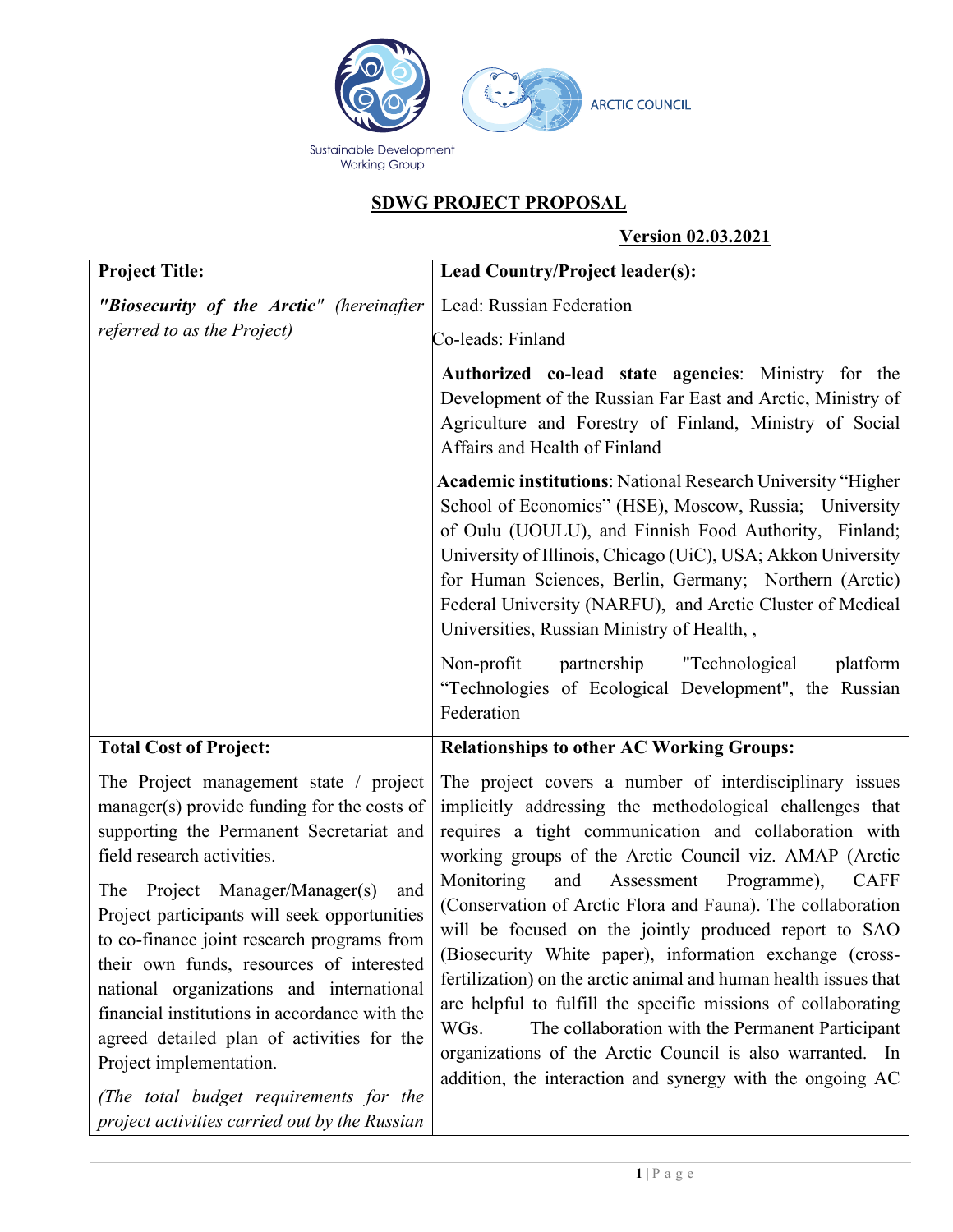

|                                            | agencies involved is estimated to be projects "One Arctic, One Health", "The Arctic Migratory |
|--------------------------------------------|-----------------------------------------------------------------------------------------------|
| equivalent to $$380,000$ for 2-year period | Birds Initiative" (AMBI) are important.                                                       |

**PLEASE NOTE:** This project is intended to be a cross-cutting effort of SDWG, AMAP and CAFF. AMAP and CAFF are currently considering this project and may have addition feedback and advice about the scope, tasks, deliverables and timeframes articulated for this project. As a result, all 3 working groups must confirm their support for proceeding with the project and the first proposed task below is for relevant experts from all 3 working groups to come together to finalize specific tasks, deliverables and timeframes. This discussion will also be an opportunity to clearly outline how each working group will contribute and how they will work together to advance this project

# **Criteria for assessing project proposals submitted to SDWG**

The 1996 Ottawa Declaration established the Arctic Council, emphasizes the commitment of the Arctic Council to the principles of sustainable development, including improved health conditions "The Sustainable Development Framework Document (SDFD) declares that the Arctic Council attaches particular importance to " health and well-being of people living in the Arctic ... prevention and control of diseases, as well as longterm monitoring of the impact of pollution and climate change on human health".

The Sustainable Development Action Plan (SDAP) includes "Protecting the health of people living and working in the Arctic" as one of the main priorities in the social dimension of sustainable development.

### *Objectives*

The overall goal of the project is to support public health systems and public services in implementing a quick response to current and future biological threats related to the uncontrolled spread of highly virulent pathogens, parasites, biotoxins, and other biohazards across the Arctic.

### *Tasks:*

- Bring together relevant experts from AMAP, CAFF, SDWG, and PPs to finalize specific tasks, deliverables, and timeframes for the project implementation.
- Prepare a case study based peer-reviewed report integrated with Indigenous knowledge related to specific biohazards in the Arctic that may pose risks to life and human health. (White Paper)
- Prepare recommendations on a community-based screening, monitoring, and information system for infectious disease control, prevention, and risk communication.

## **Background**

The project is proposed to be implemented in 2021-2023, during the Chairmanship of Russian federation of the Arctic Council.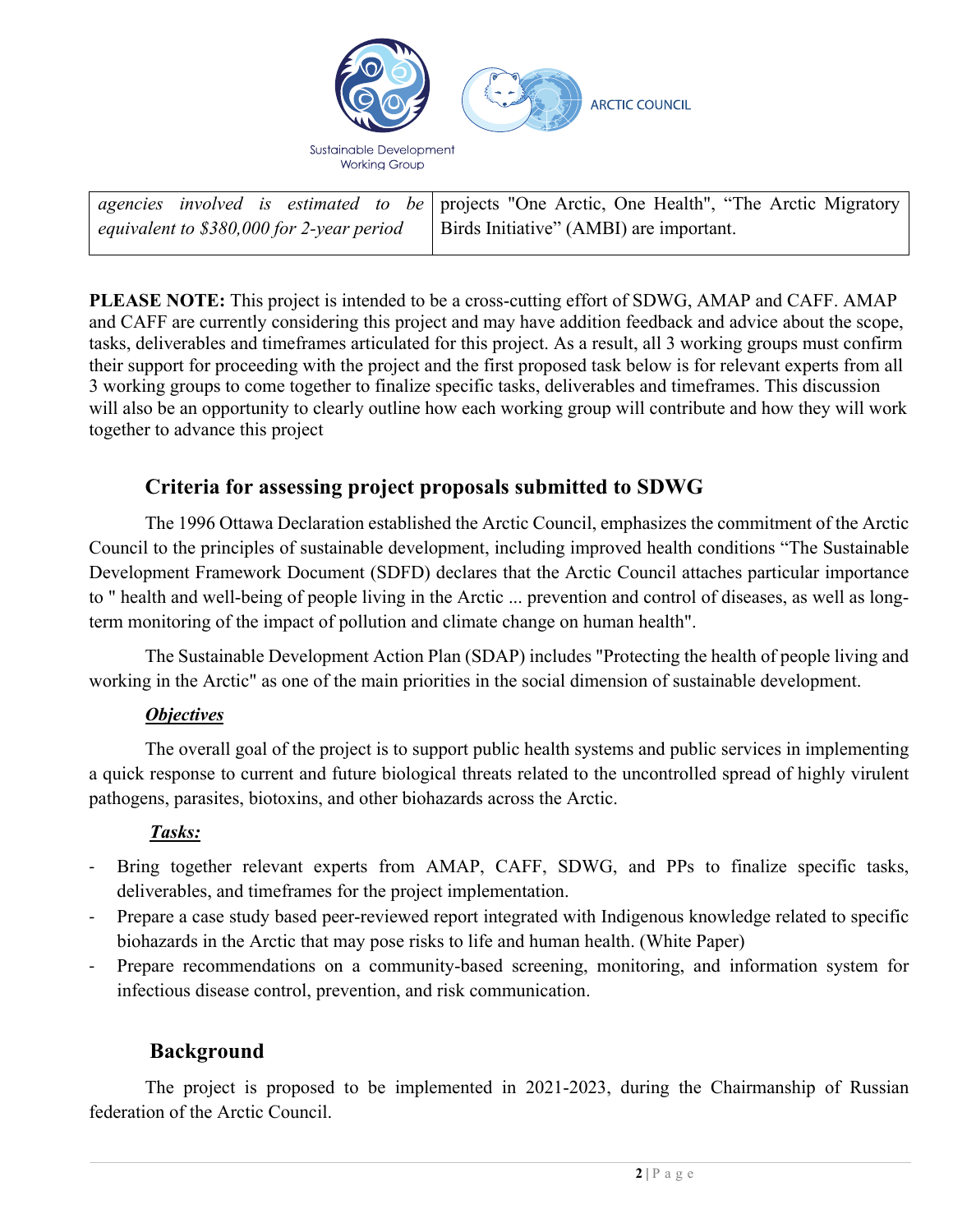

The proposal for assessing, predicting and managing the risks of uncontrolled transfers of virulent pathogens was made by the representative of the Russian Federation to the Arctic Human Health Expert Group of SDWG and supported by all participants of the meeting held in September 2019 (Protocol of 13 September 2019, Reykjavik, Iceland).

### **Rationale**

In a broader context, biological hazards refer to organisms or biological substances that can affect human health and wildlife. These include viruses, bacteria, fungi, protozoa, helminths, venomous marine species, plants, and their biotoxins, as well as predatory and herbivorous, domesticated, and farmed animals capable of causing infectious and non-infectious diseases, injuries, allergies, or poisoning. Generally, any human contact, direct or indirect, with the self-replicating living beings involved in the natural selection process is potentially hazardous.

Currently, the arctic national monitoring systems for the environment and human habitats are based primarily on quantitative measurements of toxic chemicals and the occurrence of some pathogens in a limited list of objects (water, soil, market food, and human media). This approach does not fully reflect their potential sources, transmission routes and adverse biological and social effects on humans.

The environmental and health risks of a biohazard vary greatly by its origin, exposure pathway, or type of contact. The transmission of virulent pathogens to humans is carried out predominantly by biological pathways such as the migration of people, wild birds, fish, insects and marine mammals representing the main reservoirs and carriers of hard-burden infectious diseases.

The Arctic regions are the most impacted due to the phenomenon of massive seasonal transboundary and interregional migration of wildlife that includes millions of migratory birds, fishes, and mammals, many of which are still commonly used for the traditional diet of the arctic Indigenous population. These species travel up to 5,000 km annually for safe breeding in the Arctic regions, mainly in the form of vertical migration from South to North and backward, but there is also a latitudinal form of migration, in particular, of wild swans and commercial marine fish [1].

The most important factors contributing to the severity of the problem under consideration are the ongoing and expected climate changes along with increased shipping that can affect the geography of migration routes, seasonality, and spawning areas of wild birds, fish, insects, and animals [2, 3, 4]. The Arctic regions are at higher risk of climate change impact on transmission pattern of zoonotic and vector-borne infectious diseases [5]. Russia, as being the largest country by both the total arctic area and arctic population, is of special concern [6].

The other arctic-specific phenomenon is the fast thawing permafrost that may have preserved for centuries in the frozen ground a range of zombie pathogens such as viable bacterial spores and viruses. There are several well-documented outbreaks of anthrax (*Bacillus anthracis*) coming out due to the climate-mediated thermal degradation of permafrost. The threat of genome reconstruction of viruses remobilizing from the burial sites is considered to pose the greater epidemic risk of smallpox and other pathogenic viruses [7].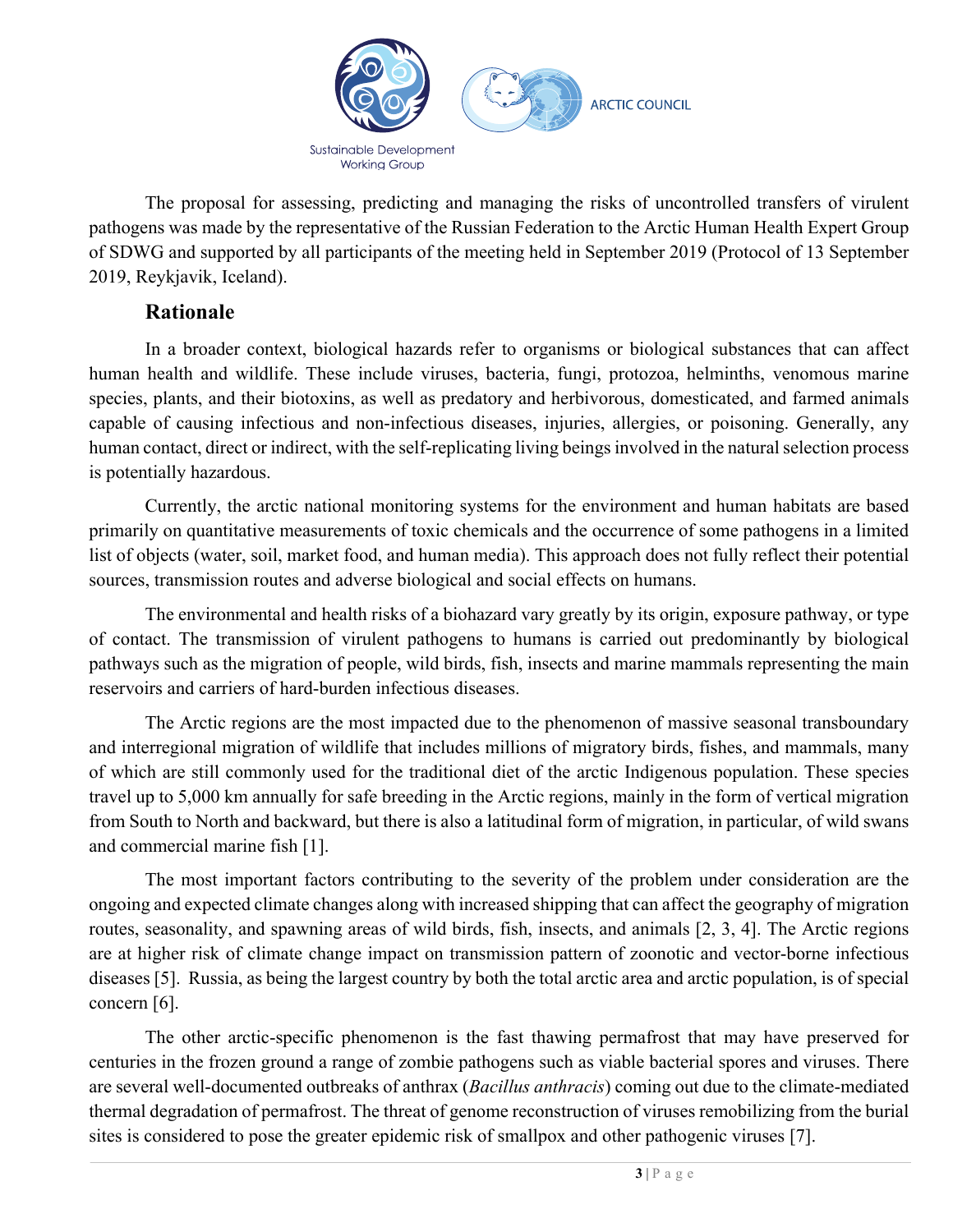

As a result of natural disasters (tsunamis, typhoons, flooding, hurricanes and so), a few million tons of contaminated wastes are washed into the oceans every year from the southern coastal regions, including persistent bacteria and viruses, parasites, and other biohazards capable of being transferred thousands of kilometers away. As estimated, the earthquake-induced tsunami on March 11, 2011, washed-out 5 million tons of debris in a single event. The increase in debris influx to surveyed North American and Hawaiian shorelines was substantial and significant, representing a 10-time increase over the baseline [8].

Microscopic algae and aquatic bacteria can be also great threats to public health due to their ability to produce marine toxins (MTs). MTs have been reported in several marine organisms causing human poisoning incidents since these organisms constitute the food basis of coastal human populations [9, 10].

Annually up to 125 000 deaths are reported worldwide, with an additional 400 000 amputations and other severe health consequences including infectious diseases related to animal attacks [11]. According to the Russian Federal Service for Surveillance on Consumer Rights Protection and Human Wellbeing, annually more than 380,000 people are injured due to direct human-animal interactions, 38% of those resulted from attacks of wild animals [12] . There is a need to pay more attention to the prevention of human injuries, morbidities, and fatalities resulting from wildlife in the arctic biosecurity policy.

The lack of threat prevention and security policy means not only that there are risks associated with the uncontrolled spread of pathogens by natural pathways (for example, because of natural disasters), but also with possible deliberate actions (known as bioterrorism).

The socio-economic effects of human co-exposure to persistent contaminants, pathogens, and biotoxins that can accumulate in food webs and spread through biological pathways have not yet been properly assessed.

The following well-known phenomena, proven facts and systemic problems are the basis for the study of these risks:

1. Seasonal migration is one of the unique phenomena in nature. Many bird species migrate along stable routes, known as flyways.

Birds are the main reservoir and carrier of some parasites, as well as respiratory viruses and bloodsucking insects. Huge populations of coastal birds, half of which breeding in the Arctic, are asymptomatic carriers of all types and combinations of hemagglutinin and neuraminidase of influenza "A" virus. Strains of avian flu and coronaviruses can undergo genetic recombination with strains that affect humans.

As estimated, there are between 75,000 and 300,000 helminth species parasitizing the vertebrates [13]. Wild birds can absorb pathogens such as *Salmonella, Campylobacter, Mycobacterium avium*, and spread these pathogens to humans directly or through infecting poultry, including drug-resistant forms of these pathogens resulting from the widespread use of antibiotics in poultry farming. More than forty species of parasites live on birds, their nests, or in places where they camp. They are associated with the spread of several hundred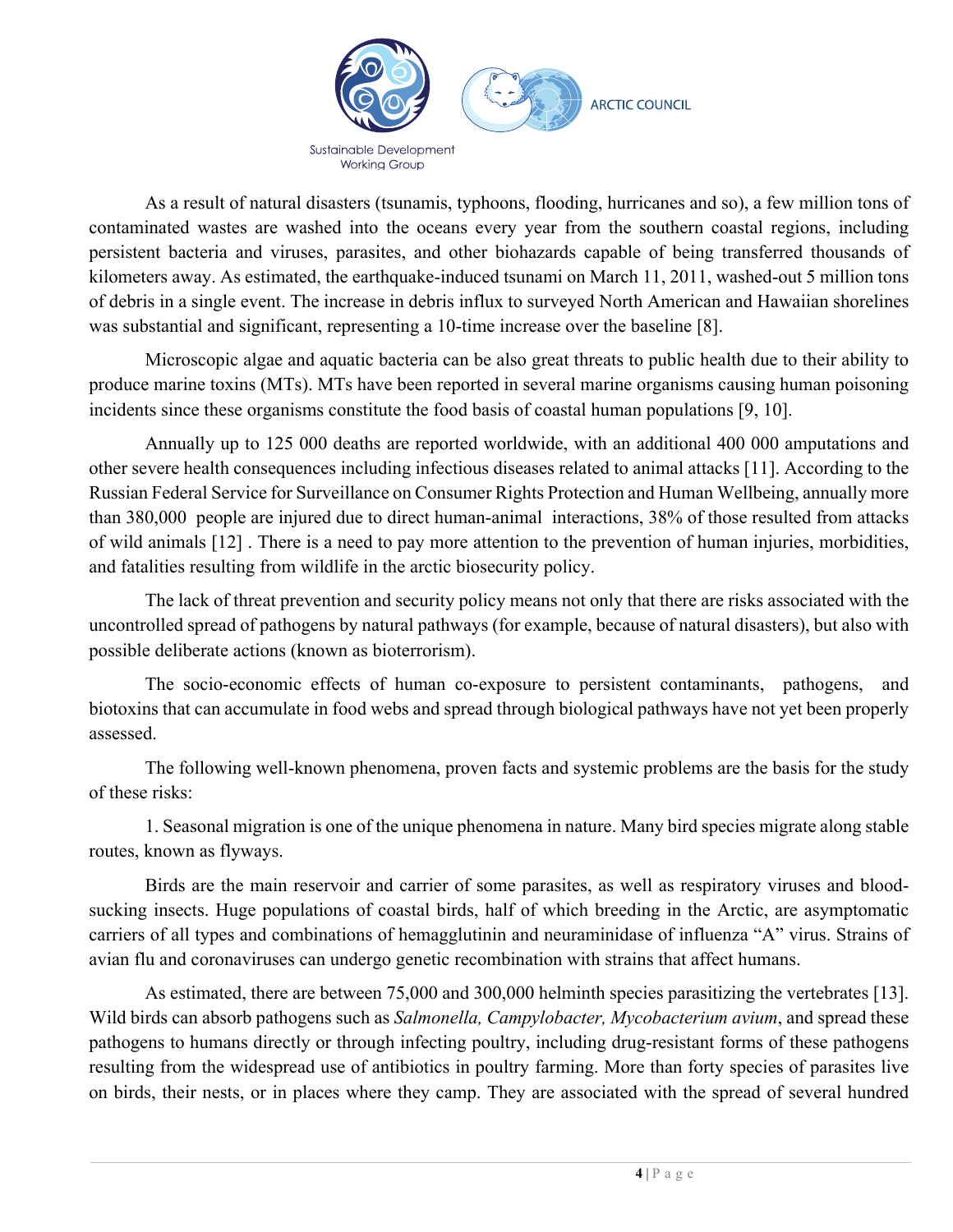

viral, bacterial and parasitic agents. Such diseases include plague, encephalitis, smallpox, meningitis, and many other diseases [14].

Paradoxical is the fact that some parasites do not die when birds leave a certain area; ticks and other insect vectors are looking for a new "host", often human beings or pets.

As for wild migratory fishes, they can transmit to humans a range of parasites such as roundworms (nematodes), flatworms or flukes (trematodes), and tapeworms (cestodes) as well as some bacteria (*Listeria, Aeromonas hydrophila*, etc.)[15]. Shellfish, such as oysters, mussels, and clams can bio-accumulate viral pathogens from polluted waters. The consumption of contaminated shellfish can cause gastroenteritis, respiratory illness, fever, and hepatitis.

Another point of biosecurity interest is that the arctic-breeding migratory birds and fishes, constituting a very important part of the arctic traditional diet, may well have been a vector and source of human exposure to bioaccumulative environmental pollutants and pathogens simultaneously. As known, many of those pollutants such as lead, mercury, arsenic, PFASs, and dioxin-like PCBs capable of affecting the immune system that leads to the suppressed human resistance against virulent pathogens and may devalue vaccination efficacy [16].

Thus, migratory birds, fishes, and animals may have significantly contributed to the global spread and pandemics of infectious diseases. Improving understanding of wild bird and fish migration patterns and transmissible infectious diseases can help predict future outbreaks and epidemics.

2. Climate warming can cause the remobilization of virulent (paleo) pathogens and biological toxins into the environment from the legacy waste sites and burred cattle carcasses sites in the permafrost. It has been documented that thawing the Arctic permafrost initiated by the Global warming process is capable of releasing a number of paleo pathogens such as the spore-forming bacterium *Bacillus anthracis, Variola virus (smallpox), Mycobacterium tuberculosis,* etc. with an extremely long viability up to 30 000 years.

3. The project urgency is justified by the enormous humanitarian stress and extent of the challenge posed by the ongoing pandemic COVID-19, which highlights the urgent need for health and economic policy actions, including international cooperation, to cushion its consequences, protect vulnerable populations, and strengthen healthcare capacities to prevent and deal with similar events in the future [17]. Currently, the various arctic agencies and organizations authorized to monitor zoonotic diseases and other biohazards are not sufficiently integrated to address emergency issues. For example, the experience gained through the COVID-19 pandemic shows that the information on regional and global transmission risks of highly virulent infections to humans appeared to be incomplete or is not readily available. A methodology for assessing and predicting the risks of spreading virulent pathogens in the Arctic are not sufficiently developed so far. Existing measures to control infections are mostly focused on human-to-human transmission.

#### **Main deliverables:**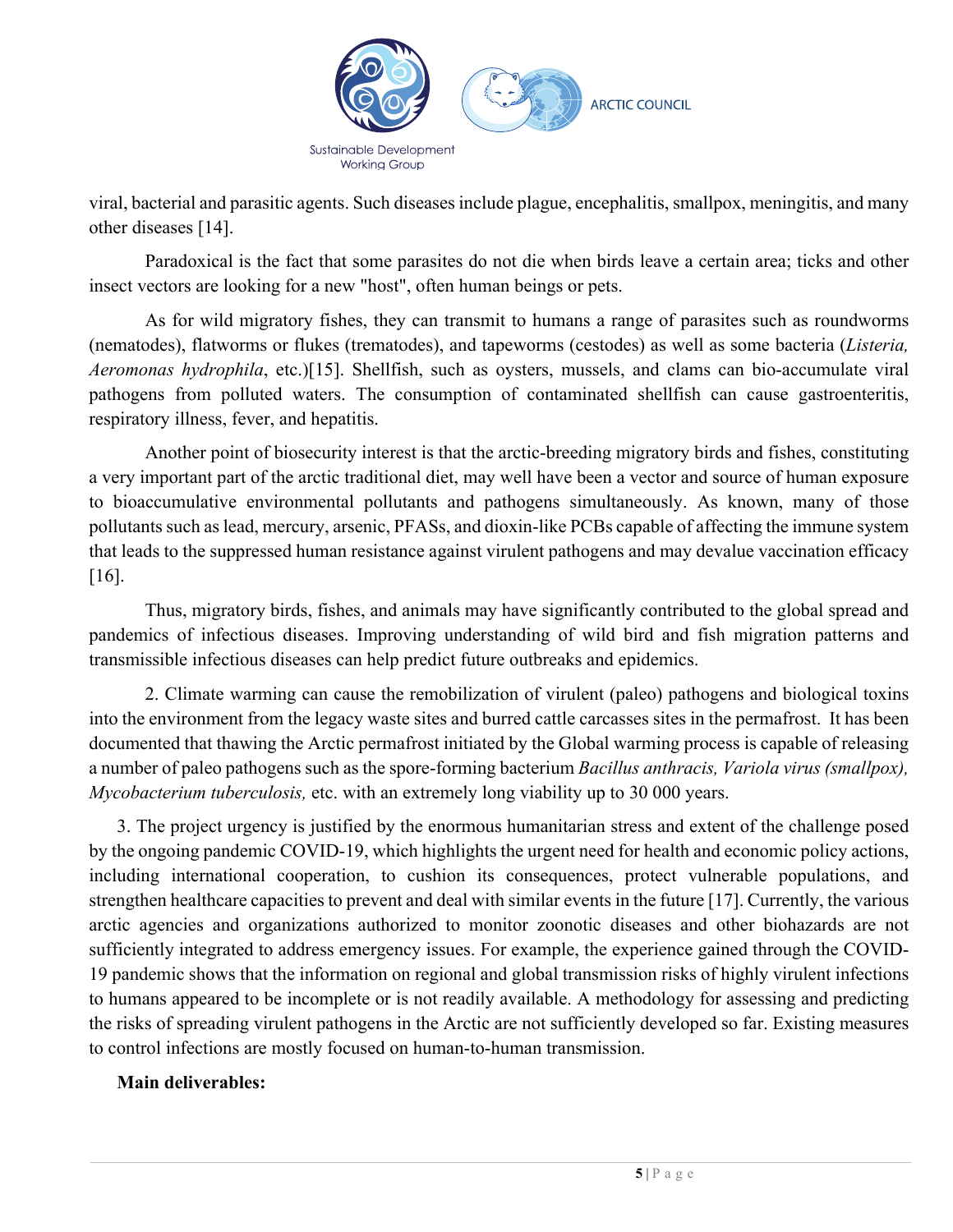

1. White Paper: A case study based peer-reviewed report integrated with Indigenous knowledge related to specific biohazards in the Arctic that may pose risks to life and human health. Based on available data, source material, expert and indigenous knowledge-, suggested topics for this White Paper include:

- Priority biohazards, related levels of societal concern, and feasible measures of controlling the long-range transfer and locally originated emerging and re-emerging pathogens, parasites, biotoxins, and other biological threats in the Arctic;
- Status of endemic zoonotic diseases of potential concern to humans and wildlife in the Arctic;
- Human co-exposure to persistent contaminants, pathogens, and biotoxins that can accumulate in food webs and spread through biological pathways;
- Migratory species of wildlife capable of transferring pathogens into the Arctic with special focus on those consumed by Indigenous peoples in their traditional diet or used in other cultural practices.
- Spread of risks related to the remobilization of viable paleo-pathogens from the thawing permafrost soils due to global warming.
- Arctic Biohazard Risk Classification by levels of evidence, level of spread rate, and level of public health importance.

2. Recommendations on a community-based screening, monitoring, and information system of infectious diseases control, prevention, and risk communication.

### **Expected overall effect**

Reduction of morbidity and mortality rates of the arctic population and related economic and demographic consequences associated with human exposure to environmental biohazards.

### **Anticipated partnership**

The exchange of information, assessments, and innovations that can support public health systems and health service delivery is required a tight partnership with other Arctic Council Expert Groups and Permanent Participants, ongoing Arctic projects, academic institutions, and stakeholders to achieve the project aims. The overall execution of the project, including coordinating the activities of all participants and submitting interim and final reports and recommendations to the SDWG, will be provided by a task force consisting of the most authoritative experts in the field of Biosecurity. A project office will be established at the HSE (Russia) to organize current practical activities.

### Integration of Traditional and Local Knowledge

Integration of traditional and local knowledge will help to achieve better results in the implementation of the Project outcomes by using them in the Project activities.

The approaches, tools and procedures for the integration of traditional knowledge into planned activities in the framework of the Arctic Biosecurity project, will be widely based on the positive experience gained in the productive collaboration of the human health expert groups with PPs on the other SDWG and AMAP projects such as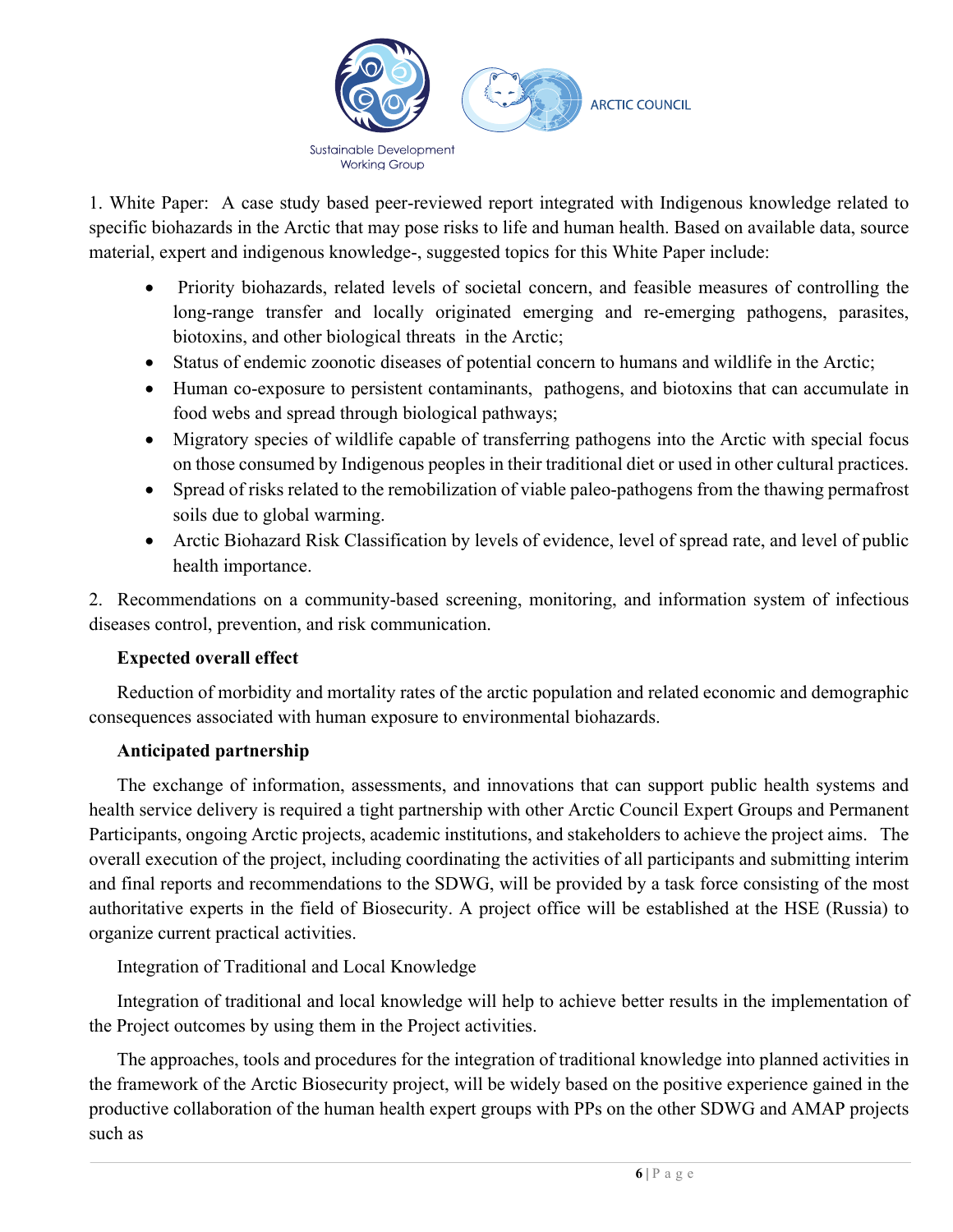

- "Persistent Toxic Substances, Food Security, and Indigenous Peoples of the Russian North",

- "One Arctic, One health",

- "COVID-19 in the Arctic: A briefing document for Senior Arctic Officials" etc.

In order for the multi-stakeholder collaborations to fulfill their potential, the annual online meeting on Arctic biosecurity is planned to ensure that the needs of indigenous peoples and other susceptible groups are sufficiently addressed. The practical channel of the integrated project management and implementation of its outcomes in a proper way will be provided by engaging an authorized expert/knowledge holder of PPs in the project office in Moscow.

### **Timetable and Project Completion**

The Project starts in February 2021 and the completion date is December 2022

1. White Paper: "Biosecurity of the Arctic: Emerging, re-emerging infectious diseases and other biohazards (First draft – Sept. 2021; Second draft – Nov. 2021; Final draft – Jan., 2022).

2. Recommendations on a community-based screening, monitoring and information system for infectious diseases control, prevention, and risk communication (first draft – Apr. 2022; final draft – October 2022).

### **Funding**

The Russian Federation is committed to cover the expenses related to the field research activities within its respective jurisdiction as well as the project office costs. Finland will provide in-kind contributions to the project in the form of the time, effort and knowledge of relevant Finnish experts that will participate in tasks and preparation of deliverables outlined in this project proposal.

Funding to support AMAP and CAFF work related to this project will be confirmed through their respective project review and endorsement processes.

### **Communications**

The Arctic biosecurity requires communicating with state and local authorities, Indigenous Peoples' organizations as well as the public on the risk levels and prevention strategy. An appropriate communication system is to be developed that will make it possible to convey information about the goals, objectives, and outcomes of the project, its implementation and, most importantly, practical recommendations to the public of the member-states of the Arctic Council.

The development of recommendations on an international strategy for biosecurity in the Arctic requires adequate and timely sharing and processing of the relevant information.

### **References**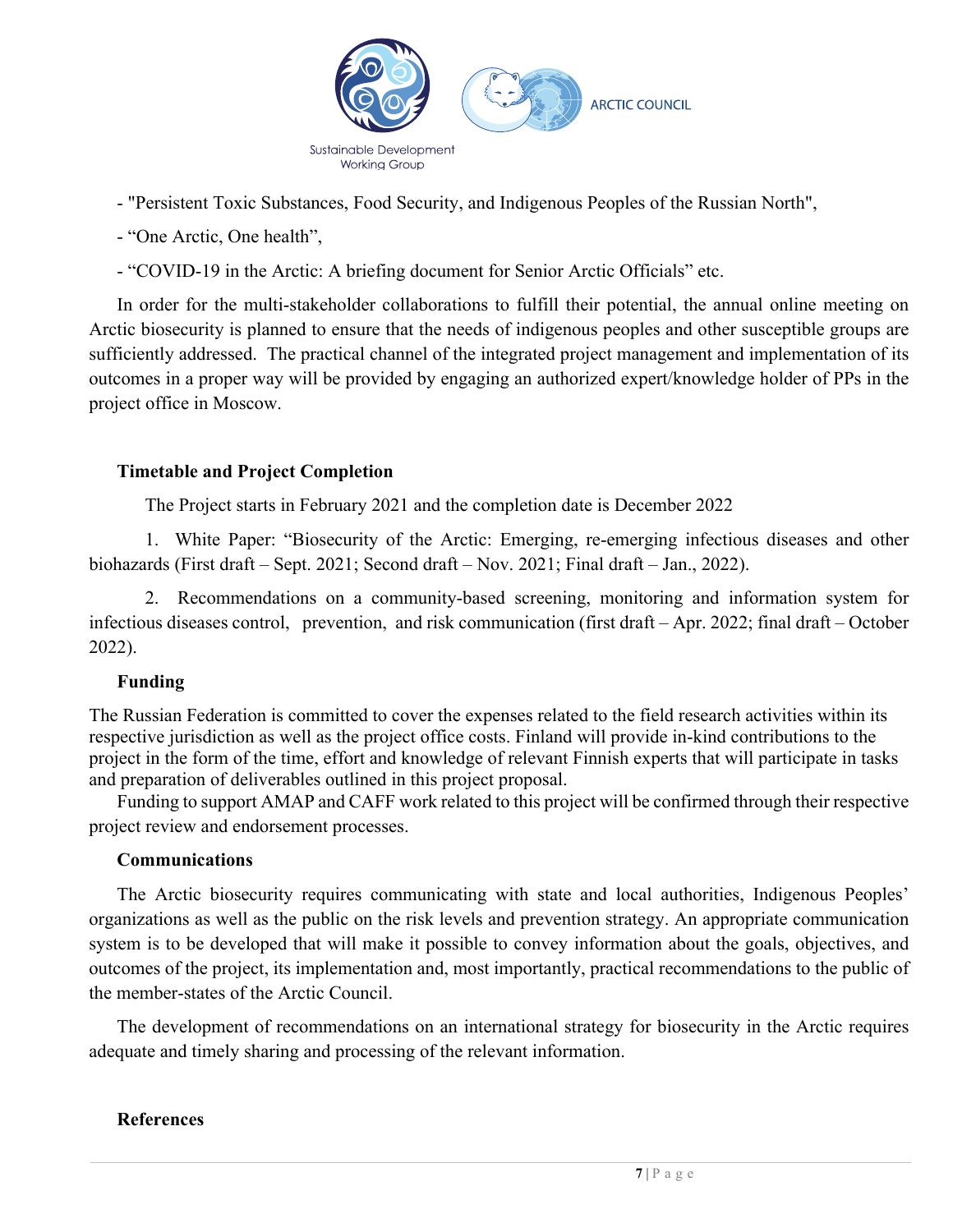

1. Duijns, S., Jukema, J., Spaans, B., van Horssen, P. & Piersma, T. Revisiting the proposed leap-frog migration of bar-tailed godwits along the East-Atlantic Flyway. *Ardea* **100**, 37–43 (2012).

2. Parkinson AJ, Evengard B, Semenza JC, et al. Climate change and infectious diseases in the Arctic: establishment of a circumpolar working group. Int J Circumpolar Health. 2014;73:25163. Published 2014 Sep 30. doi:10.3402/ijch.v73.25163.

3. FAO. 2007. Wild Birds and Avian Influenza: an introduction to applied field research and disease sampling techniques. Edited by D. Whitworth, S.H. Newman, T. Mundkur and P. Harris. FAO Animal Production and Health Manual, No. 5. Rome. (also available at www.fao.org/avianf.

4. Omazic, A., Bylund, H., Boqvist, S. et al. Identifying climate-sensitive infectious diseases in animals and humans in Northern regions. *Acta Vet Scand* 61, 53 (2019). https://doi.org/10.1186/s13028-019-0490-0.

5. Waits A, Emelyanova A., Oksanen A., Abass K., Rautio A., Human Infectious Diseases and the Changing Climate in the Arctic. *Environment International*, 121 (2018) 703–713.

 6 Orlov, D.; Menshakova, M.; Thierfelder, T.; Zaika, Y.; Böhme, S.; Evengard, B.; Pshenichnaya, N. Healthy Ecosystems Are a Prerequisite for Human Health—A Call for Action in the Era of Climate Change with a Focus on Russia. *Int. J. Environ. Res. Public Health* 2020, *17*, 8453.

7. Amr El-Sayed and Mohamed Kamel. Future threat from the past. *Environ Sci Pollut Res Int*. 2020 Oct  $17 : 1 - 5$ .

8. Cathryn Clarke Murray, Nikolai Maximenko, Sherry Lippiattde The influx of marine debris from the Great Japan Tsunami of 2011 to North American shorelines. *Marine Pollution Bulletin,* Volume 132, July 2018, Pages 26-32.

9. Silva, M.; Pratheepa, V.K.; Botana, L.M.; Vasconcelos, V. Emergent Toxins in North Atlantic Temperate Waters: A Challenge for Monitoring Programs and Legislation. *Toxins* 2015, *7*, 859-885.

10. Tamele, I.J.; Silva, M.; Vasconcelos, V. The Incidence of Marine Toxins and the Associated Seafood Poisoning Episodes in the African Countries of the Indian Ocean and the Red Sea. *Toxins* 2019, *11*, 58.

11. WHO. Animal bites. 5 February 2018 Electronic source available from https://www.who.int/newsroom/fact-sheets/detail/animal-bites.

12. To the National Pet Day: Caution rabies! The Russian Federal Service for Surveillance on Consumer Rights Protection and Human Wellbeing. Electronic source. Available from https://www.rospotrebnadzor.ru/about/info/news/news\_details.php?ELEMENT\_ID=13135 ) (in Russian).

13 The Importance of Bird Control. Section: *Parasites Associated with Birds*. Electronic source. Available from https://www.sostermites.com/bird-control/ .

14. . National Research Council (US); Avise JC, Hubbell SP, Ayala FJ, (editors). *In the Light of Evolution: Volume II: Biodiversity and Extinction*. Washington (DC): National Academies Press (US); 2008. 4, Homage